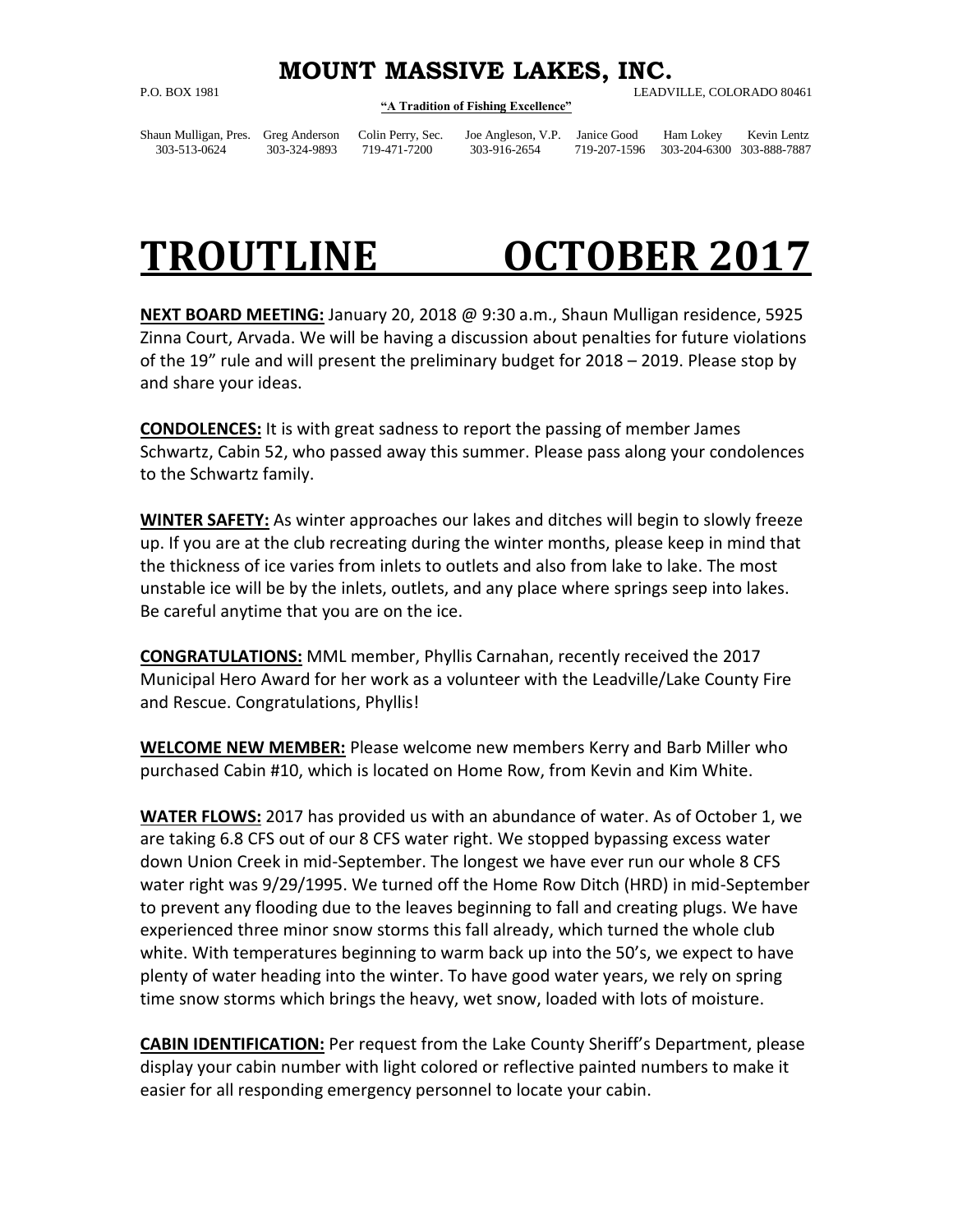**BOAT CLEANUP:** In an effort to clean up lake shorelines and fishing access areas, MML staff conducted a club wide boat clean up. MML staff moved unidentified boats to the boneyard. Beginning October 2, the remaining boats will be auctioned off. The boats are numbered from 1-36. Please contact Brent at 719-293-5441 with the number(s) of the boat(s) you would like to bid on. The auction will end on November  $1<sup>st</sup>$  with the boats going to the highest bidders.

**FALL FISHING:** Fall at MML offers pleasant weather. Fishing has remained steady and there are still plenty of opportunities, whether you and your guests want to catch large fish or harvest small brook trout for dinner. Fishing will close at "ice on", usually mid-November.

**BURNPILE:** The burn pile is to be no larger than 15' x 15' in size. It is for slash only. Please do not put construction materials or metal/steel objects in the pile. Last fall, we found steel pipes, barbed wire, and various sorts of hardware throughout the pile. We will burn after the first snowfall in November. We have a rather large pile this year and would appreciate any volunteers to help us burn. If you would like to help burn, please contact Brent at 719-293-5441.

**2018 CATCHABLE AND SUPER CATCHABLE RAINBOWS:** We currently have 17,607 and they are 15", which is larger than what the 2017 rainbows were at this time last year. After our fall grading in 2016, we decided to keep all of the "runts" and put them in Hatchery Pond over the winter and during the summer of 2017, to help mitigate with predator and disease loss. These "runts" grew well and caught up to the size of the graded fish. This fall, we moved these surplus fish, 2,023, into ponds with the 2018 rainbows, to have everything topped off going into the winter. We will hold back 2,500 fish from this year class for our super catchable program in 2019. Our super catchables are Kamloops rainbows and they are already 18", weighing 2.4 pounds. Last spring, the catchable Kamloops rainbows showed aggressive spawning behavior which accounted for significant mortality in the rearing ponds. We expect the super catchables to begin this behavior as the ice comes off next spring, so we will be stocking these fish first to prevent significant mortality loss. Beginning with the 2018 catchable rainbows, all rainbows stocked in the future will be triploids. With current water flows and temperatures being exceptionally well, we expect our 2018 catchable and super catchable rainbows to grow until November when the water begins to cool off. On the books, we have a total of 19,809 fish to stock in 2018. Unfortunately, predators such as coyotes and eagles will lower this number throughout the winter. This fall we have increased the length of pond inlet pipelines to dump water into the deeper sections of the ponds, which prevents fish from schooling up near the pond edges where they become more susceptible to predation. We hope this experiment will dramatically decrease fish predation. These fish are currently in Pasture Pond, Rainbow Pond, Pond 2, and New Pond.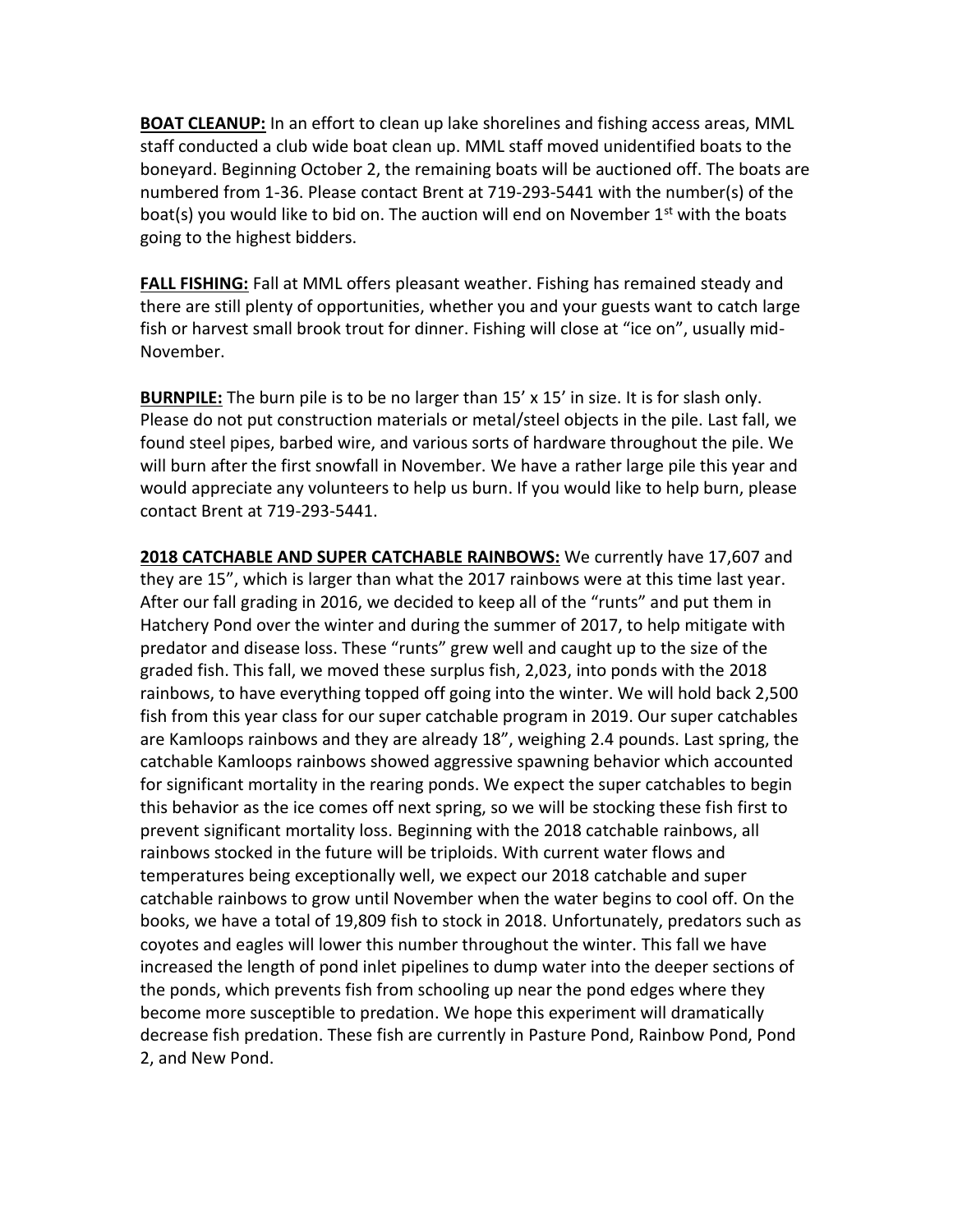**2019 TRIPLOID RAINBOWS:** Our triploids are healthy and growing well. They are already 9-10", slightly larger than the size they need to be at going into the winter. We currently have 21,117 in Pond 1 and Jones Pond. The "runts" we kept after our fall grading are now in Hatchery Pond until next fall.

**2020 TRIPLOID RAINBOWS:** We will receive our order of 38,000 triploid rainbow trout eggs on October 12<sup>th</sup>. We ordered these eyed eggs from Troutlodge, which is located in Washington State. These fish are sterile, which will provide them with better growth to larger sizes as all their energy is transferred to growth rather than reproduction.

**2017 BROWN AND TIGER TROUT SPAWNING:** Our annual fall spawning took place during the last week of September. Fish began to run in mid-September but we decided to take all our eggs at once by using our new electro fisher. Using an electro fisher allows us to pick and choose the best available fish to spawn, which creates better egg survival. We spawned four male and four female brown trout for a total of 6,237 brown trout eggs. Brown trout have shown an 80-85% survival from egg to stocking size (3") in recent years here at MML. We collected these brown trout, ranging from 18"-24", from the ditch between Upper (#11) and Lower (#10) Granite, which gave us the best opportunity to get the best quality eggs. We spawned 10 male brook trout with 11 female brown trout to create 13,611 tiger trout eggs. In recent years, our tiger trout have shown survival between 15-25% from egg to stocking size (3"). We will stock both the brown trout and tiger trout as fingerlings next summer when they reach 3" in length.

Now that our fall spawning is complete, we will begin our brook trout removal program. The program is designed to cull spawning brook trout that are less than 12" to prevent them from over populating and becoming stunted, which then they will out compete other fish at MML. We will electro fish Deep (#14), Spring (#15), and High (#20) ditches along with gillnetting Foster (#1), Deep (#14) and High (#20) Lakes to remove brook trout under 12" in length. So far, we have removed 423 brook trout, coming from Spring (#15) and Deep (#14) Lakes ditches.

**KILL STUNTED FISH:** While fishing Muskrat (#7) this fall, please kill all rainbow trout you catch. This will help us comply with our whirling disease management plan. In addition, please kill all brook trout less than 12", club wide. Harvesting these fish will help our efforts to increase brook trout size by reducing stunted brook trout numbers.

**2018 CUTTHROAT TROUT:** Our cutthroat trout are in the hatchery and are growing fast. We have 4,490 and they are almost 2". Once these fish reach 3", we will stock them out into the lakes.

**19" RULE:** Please remember, beginning in 2013 the MML rule to allow harvest of one (1) fish over 19" has been amended. Drought conditions in 2012 and 2013 resulted in the loss of the super catchable program which produced most of these of fish. Although fish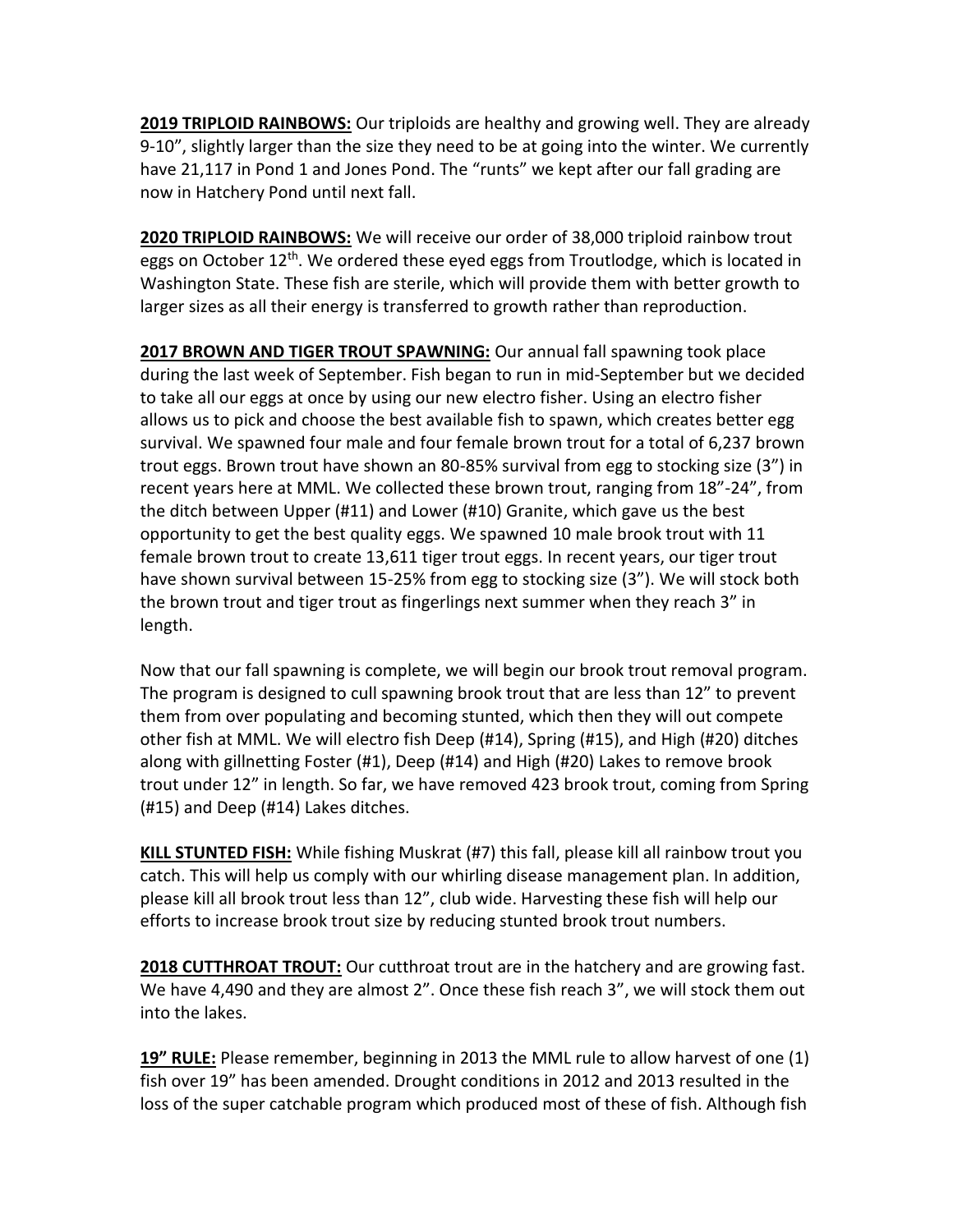19" and larger have been produced for this summer, **all fish 19'' or larger must be returned to the water immediately.** If you see anyone violating this rule, please get their badge number and notify staff at 719-293-5441 or 719-293-5423.

**NO BAG LIMIT:** In an effort to utilize trout that will not survive throughout the winter, bag limits on rainbow trout, less than 19" in length, will be suspended beginning September 5, 2017. Please harvest rainbow trout until the fishing season closes at "ice on".

Rainbow trout that remain in our lakes after "ice on" experience an 85% mortality rate over the winter. High numbers of fish, low winter water flows, and extreme ice cover produce poor habitat conditions. Harvesting these rainbow trout will improve habitat quality and increase survivability of the remaining fish.

**SCRAP WOOD PILE:** Jim Tims and Greg Brunjak began a new program last fall for recycling scrap wood (building material). If you have scrap wood and are looking to get rid of it after completing a project or just cleaning around your cabin, please put it in the designated pile which is located in the center of the boneyard. Instead of throwing these items in the burn pile or dumpsters, which is prohibited, putting them in the boneyard pile allows members who may have a use for the scrap wood to take it at their own convenience. If you have any questions about what can and cannot be put in the pile, please contact Jim Tims or Greg Brunjak.

**FOR SALE LIST:** Is no longer part of the Troutline but is located on the MML website. If you would like to post your cabin for sale, please visit the website and follow the instructions. If you have any questions, please call Gregg Anderson at 303-324-9893.

**LOST AND FOUND:** The table located next to the guest badge box is for lost and found. Please place found items on the table for members to claim.

**MML WEBSITE:** If you have not had a chance to check out the new website, please do so at mountmassivelakes.org, password Fishing1. The "for sale section is now up and running and also check for updates in the "Managers Corner" section for the latest news and recent activity from MML staff. The website will also provide information such as fishing status, club updates, BOD meeting dates/times/locations, annual meeting date/time, and previous club material such as Troutline. We would like to thank BOD member Gregg Anderson for all the great work he has done to make this new website successful and current.

**MML VEHICLE WINDOW STICKERS:** We have new MML stickers (old ones don't need to be replaced) for members to place on the window of their vehicles. Please stop by the office next time you're at the Club if you would like one.